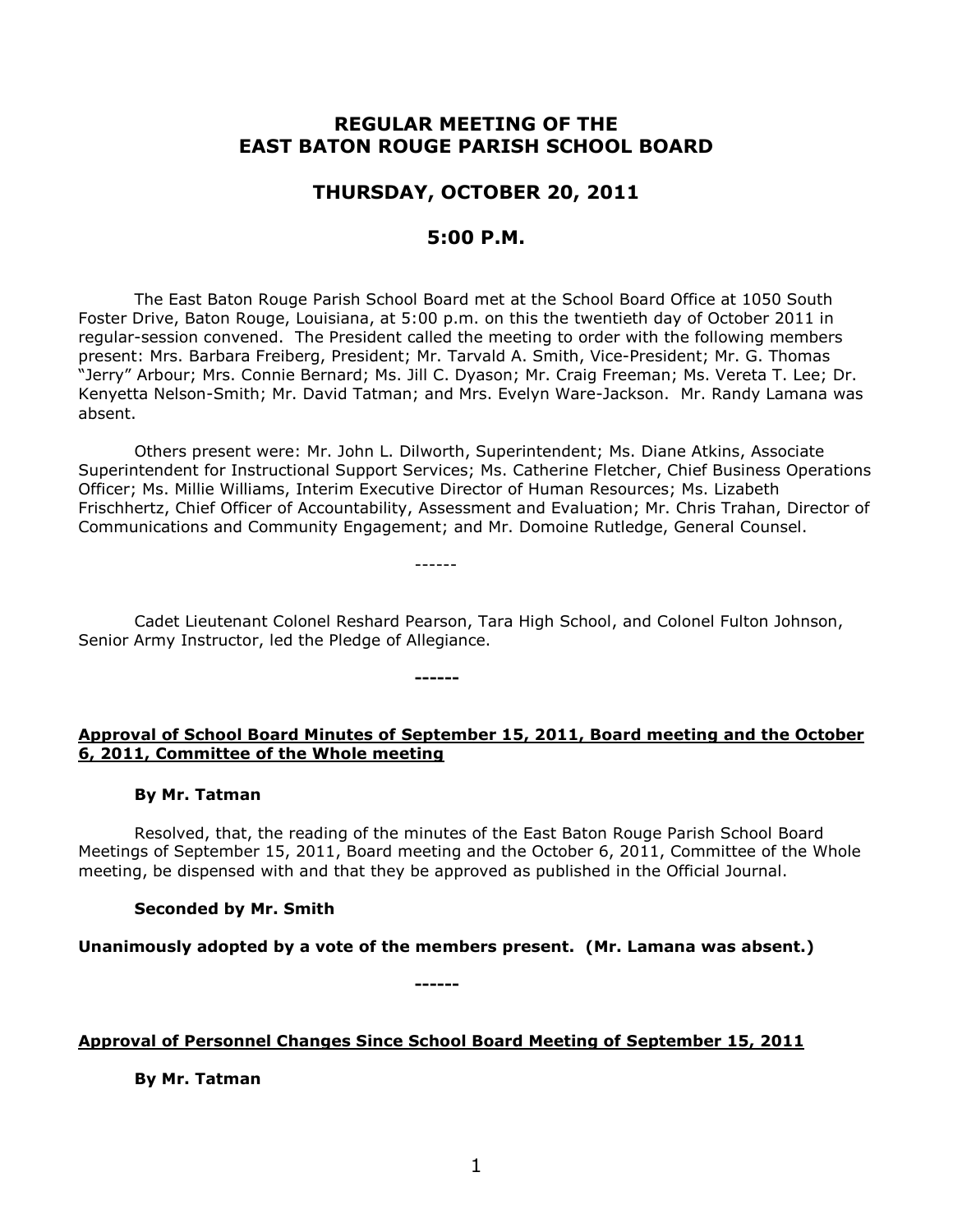Resolved, that, the changes in personnel since the School Board Meeting of September 15, 2011, be, and they are, hereby approved. **(A copy of the Changes has been marked "Official Copy" and placed in the files of the Board.)**

#### **Seconded by Ms. Dyason**

#### **Unanimously adopted by a vote of the members present. (Mr. Lamana was absent.)**

**-----**

#### **Approval of a Resolution**

#### **By Dr. Nelson-Smith**

Resolved, that, the East Baton Rouge Parish School Board does hereby approve a Resolution proclaiming October 17-21, 2011, as "National School Bus Safety Week" and "Bus Driver Appreciation Week."

#### **Seconded by Mr. Tatman**

#### **Unanimously adopted by a vote of the members present. (Mr. Lamana was absent.)**

**------**

#### **Approval of a Resolution**

#### **By Ms. Lee**

Resolved, that, the East Baton Rouge Parish School Board does hereby approve a Resolution proclaiming the month of October 2011 as I CARE "Red Ribbon Month" in conjunction with "National Red Ribbon Week," October 24-28, 2011.

#### **Seconded by Mr. Smith**

## **Unanimously adopted by a vote of the members present. (Mr. Lamana was absent.)**

**------**

## **Approval of Memorandum of Understanding (MOU)**

#### **By Mr. Freeman**

Resolved, that, the East Baton Rouge Parish School Board does hereby approve a Memorandum of Understanding (MOU) regarding the Smiley Heights Development and does hereby give authorization to Board Leadership and Superintendent to finalize this MOU.

## **Seconded by Mr. Tatman**

## **Unanimously adopted by a vote of the members present. (Mr. Lamana was absent.)**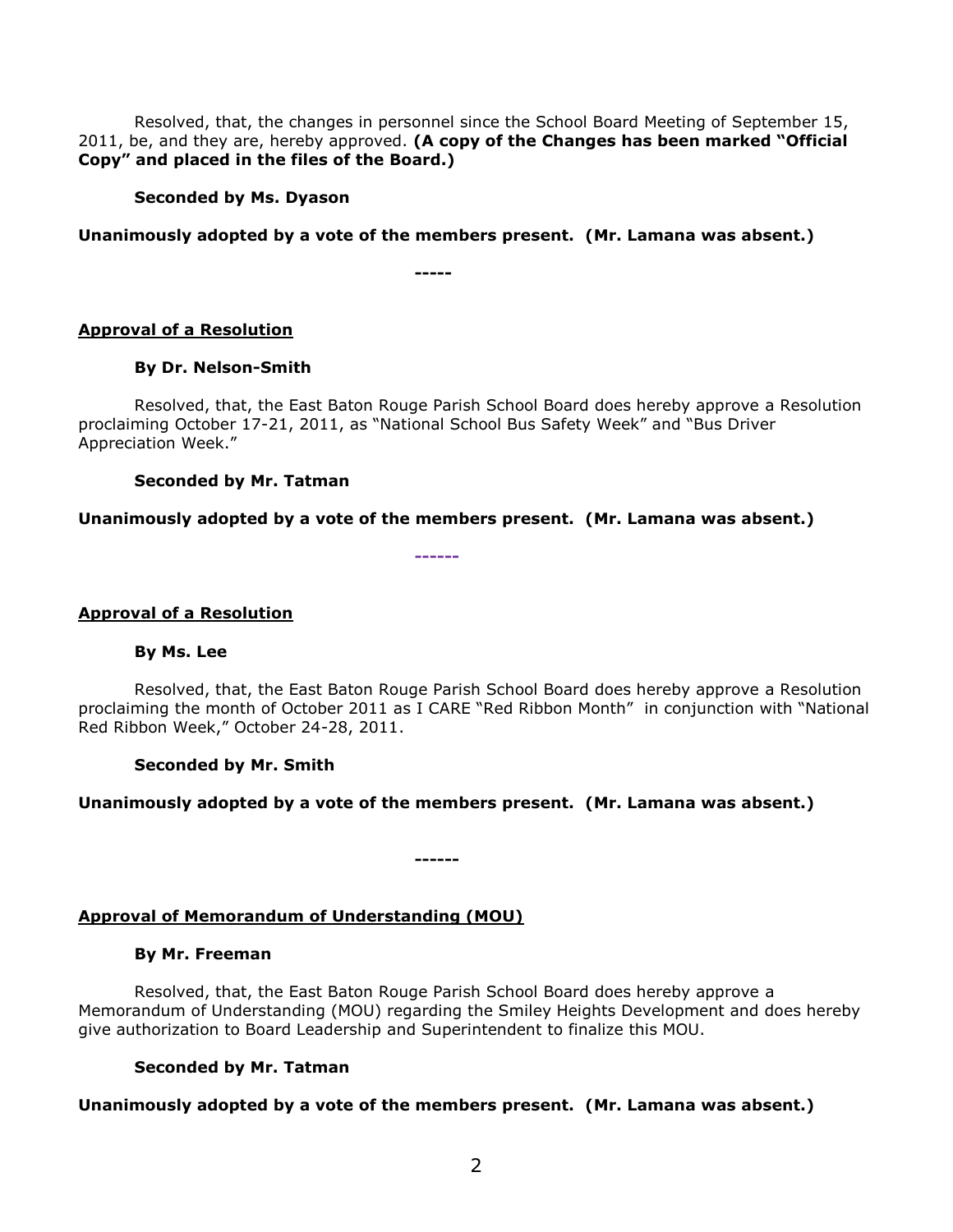#### **------**

## **Approval of Consent Agenda Items, Excluding Item #12**

#### **By Mrs. Bernard**

Resolved, that, the East Baton Rouge Parish School Board does hereby approve the Consent Agenda items, excluding item #12.

## **Seconded by Mr. Tatman**

**Unanimously adopted by a vote of the members present. (Mr. Lamana was absent.)**

**------**

*The following items were approved as part of the Consent Agenda:*

**------**

# **Items approved by the Committee of the Whole for recommendation to the Board:**

Approval of the Baton Rouge Magnet High School Foundation Donor Recognition Policy.

Authorization for staff to advertise, accept the low bid meeting specifications, and make the award of a contract for the demolition of Mohican Education Center Site, or reject any and all bids for just cause in accordance with the Louisiana Public Bid; Louisiana Revised Statutes, Title 38; Chapter 10 and present the information to the Oversight Committee to fund through the Tax Plan. If the Oversight Committee will not fund through the Tax plan, then the item will be funded through the General Fund Budget.

Authorization for staff to advertise, accept the low bid meeting specifications, and make the award of a contract for the demolition of Alsen Center, or reject any and all bids for just cause in accordance with the Louisiana Public Bid; Louisiana Revised Statutes, Title 38; Chapter 10 and present the information to the Oversight Committee to fund through the Tax Plan. If the Oversight Committee will not fund through the Tax plan, then the item will be funded through the General Fund Budget.

Approval of a contract for Professional Development Services, including Data Analysis and reporting as part of a Comprehensive Assessment Program from ECRA Group, for the Diocese of Baton Rouge using Title II allocations. The amount requested is \$14,000.00 for the period of January - June 2012.

Approval of a contract for Professional Development Services, including materials for interimassessments and workshop sessions on Data-Driven Decision Making, for Children's Charter in the amount of \$25,000.00 for school year 2011-2012.

Approval of the following contracts and budgets: a.) contract between the East Baton Rouge Parish School Board and Pediatric Services of America, Inc. d/b/a PSA Healthcare for the period of August 10, 2011, through May 23, 2012; b.) contract between the East Baton Rouge Parish School Board and Healing Home Health, Inc. for the period of August 10, 2011, through July 18, 2012; c.) 2011- 2012 Textbook Fund Budget for the purchases of textbooks for the period of July 1, 2011, to June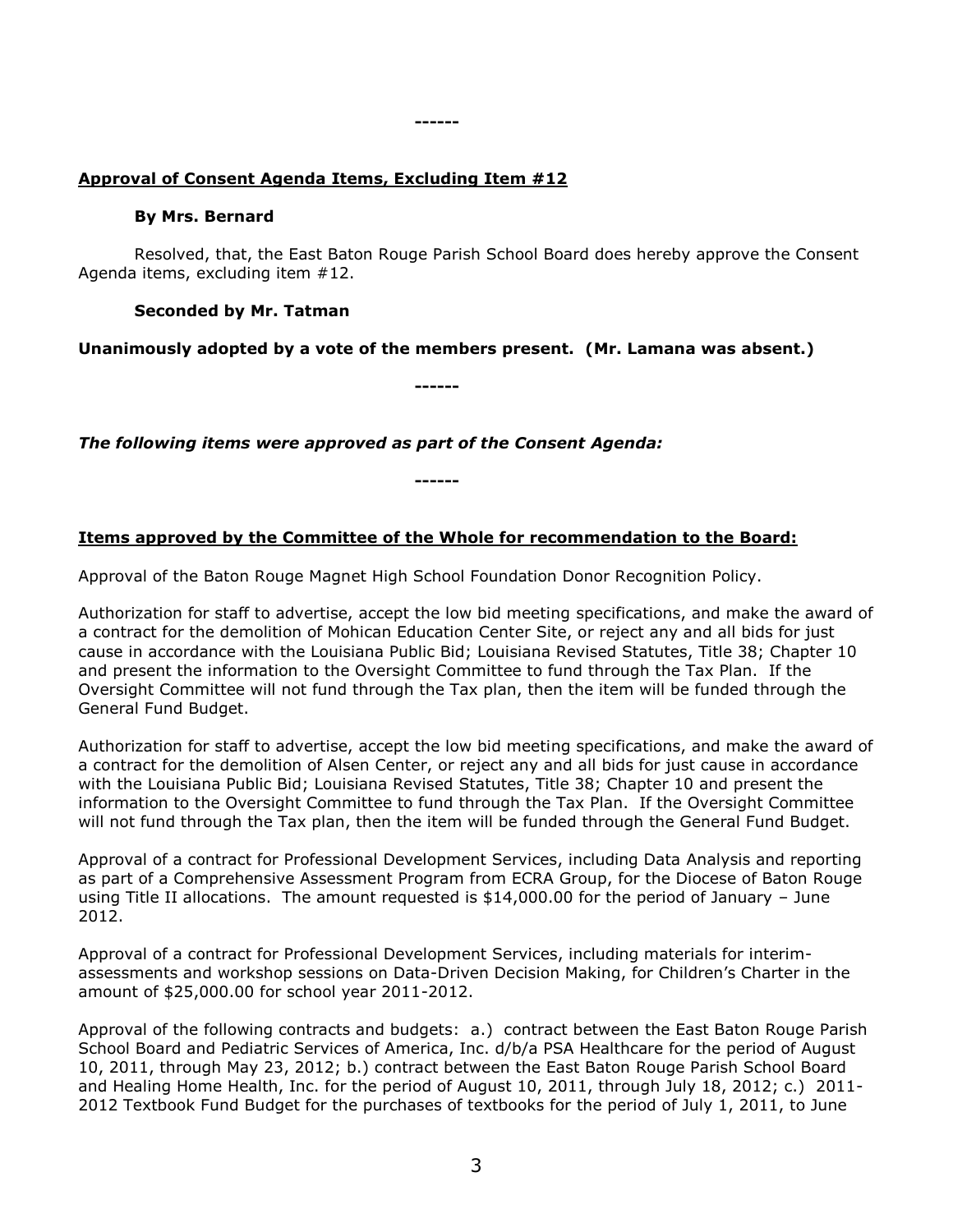30, 2012; and d.) contract between the East Baton Rouge Parish School Board and the Board of Education of the Jefferson County, Kentucky, d/b/a Jefferson County Public Schools, for the school year 2011-2012.

Approval of a contract between the East Baton Rouge Parish School System (EBRPSS) and EBR City/Parish Government to allow the EBRPSS' Adult and Continuing Education Department to provide adult education classes for inmates in the EBR Parish Prison from January 1, 2012, through December 31, 2012.

Approval of Board policy changes.

------

## *END OF CONSENT AGENDA ITEMS*

**------**

## **Approval of Contract**

#### **By Mr. Arbour**

Resolved, that, the East Baton Rouge Parish School Board does hereby approve a two-year extension of the Management Services Agreement between the East Baton Rouge Parish School Board and ARAMARK Management Services Limited Partnership to provide management services until February 29, 2016.

## **Seconded by Mr. Smith**

## **The vote on the motion was as follows:**

| <b>Yeas: (8)</b> | Mr. Arbour, Ms. Dyason, Mr. Freeman, Mrs. Freiberg, Ms. Lee, Dr.<br>Nelson-Smith, Mr. Smith, and Mr. Tatman |
|------------------|-------------------------------------------------------------------------------------------------------------|
| <b>Nays: (2)</b> | Mrs. Bernard, and Mrs. Ware-Jackson                                                                         |
| Abstained: (0)   | <b>None</b>                                                                                                 |
| Absent: (1)      | Mr. Lamana                                                                                                  |
|                  |                                                                                                             |

**The motion was declared adopted.**

**------**

# **Approval of Memorandum of Understanding (MOU)**

#### **By Mr. Tatman**

Resolved, that, the East Baton Rouge Parish School Board does hereby give approval to defer a Memorandum of Understanding (MOU) regarding the development of a foundation for the East Baton Rouge Parish School System until the December 15, 2011 Regular School Board meeting.